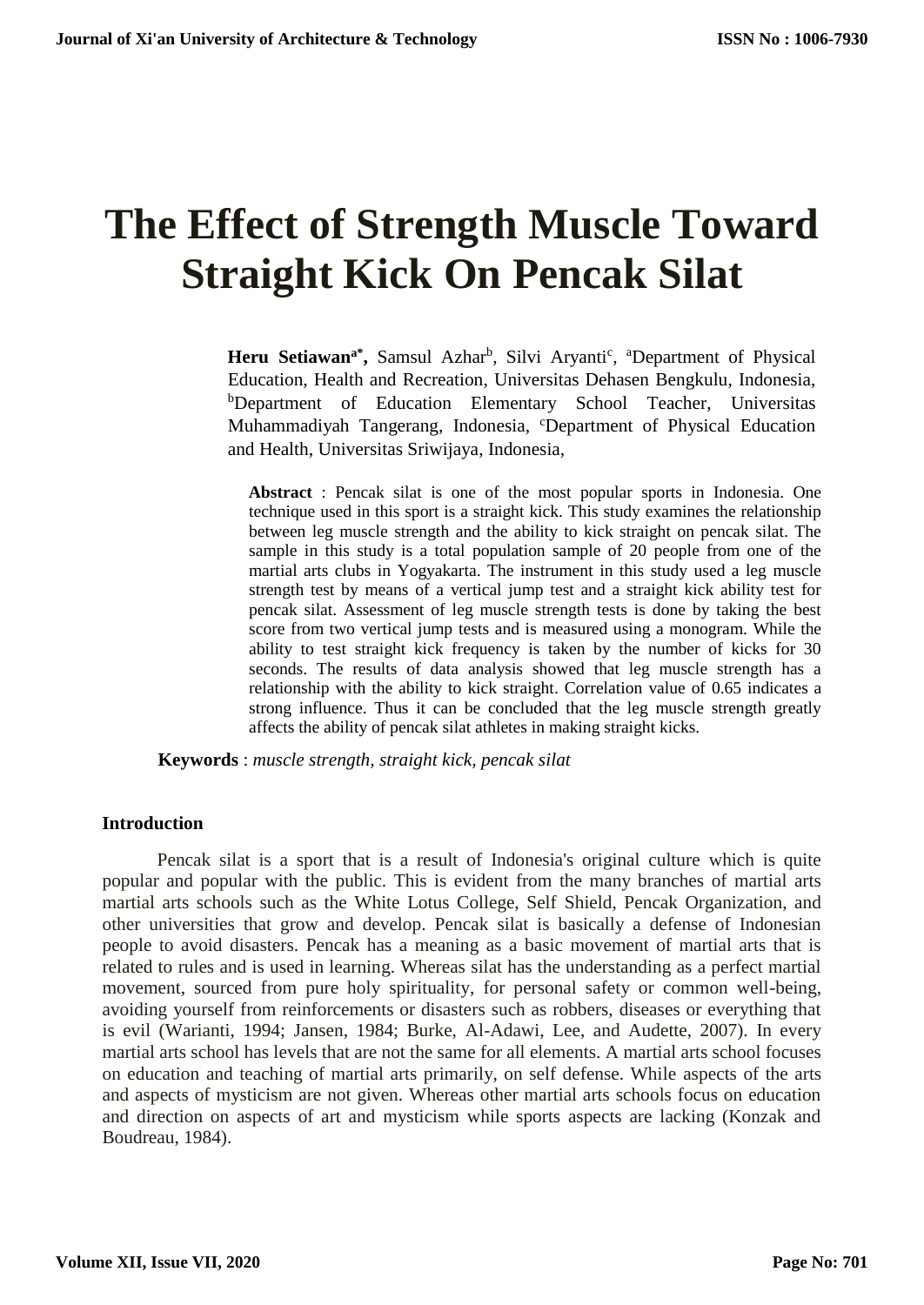Pencak silat martial arts is one of the subjects in schools, starting from elementary school, junior high school, senior high school, to universities in the Health and Recreation Physical Education Study Program. One of the basic techniques in martial arts is the mastery of kick techniques and locking techniques (Woodward, 2009). In pencak silat matches, the straight kick technique is a technique that can give a number if the kick hits the allowed target and is carried out with the correct technique in accordance with the rules of the match (Bell, 2008). A straight kick is very effective when attacking an opponent by relying on maximum strength, speed and opportunity. Therefore, good physical abilities are needed, especially the strength of the muscles in the legs, which can support the ability to kick. The skill of a fighter in performing attack techniques using a straight kick is very beneficial to the athlete's foot when competing. The advantages of straight kicks are 1) movement is very fast and easy; 2) kicking power; and 3) the forward swing of the foot is very relaxed (Burke, Al-Adawi, Lee, and Audette, 2007).

Coaching and improving physical condition is a very important factor and starting to be prepared by an athlete to achieve maximum performance (Halliday, Resnick, and Walker, 2011). Physical conditions needed to do a straight kick are strength and speed. Physical condition is an integrated whole of components that cannot be separated just like the improvement or maintenance (Fox, Bowers, and Fons, 1993). Strength is a component of physical condition that is needed in almost all branches of sport to achieve maximum performance. In some sports movements, strength is one of the most important biomotoric abilities (Maupas, Paysant, Datie, Martinet, and Andre, 2002). Many sports movements can be done better and are very skilled when athletes have good strength abilities. Fox, Bowers, and Fons (1993) state that muscle strength is one of the crucial factors in implementing most sports skills. The strength intended in this study is the ability of a group of leg muscles to perform the action of kicking a ball with strength and speed (explosive power).

Regarding the understanding of leg muscle explosive power many definitions put forward by experts, among others, stated by Sajoto (1988) explosive power is the ability of a person to exert maximum power with effort exerted in the shortest time possible. Bompa (1994) also states that explosive power is one's ability to use explosive power. Muscle repulsion power when viewed from the characteristics of the sports branch can be classified into two types, namely cyclic explosive power and acyclic explosive power (Barnett and Shale, 2013). Cyclic explosive power is needed in sports that require repetitive movements, such as running, swimming and racing bicycles. While the acyclic explosive power is a strong and fast motion in one movement such as martial arts (kicking and hitting), movements on shot put, and javelin throwing.

To increase strength, a person is not enough to exercise muscle strength alone, but must also train the speed of movement. This is because the two elements are inseparable. In the formula Strength  $=$  F x T, where force is power, T is time (Soekarman, 1989). To get great strength when kicking, the player must start or swing his foot back before making a kick that is accompanied by a swing of the leg from back to front. From some of the opinions expressed above, it can be concluded that in principle strength is the utilization or mobilization of muscle power or a group of muscles in doing explosive work (Osternig, James, and Bercades, 1999).

Anatomically the legs include the legs, calves, and thighs on the condyle coxae, which are the most widely used body parts in locomotion, and support the body in several upright positions (Kobayashi et al., 2013). Because of this function, the limb is very important role in all the appearance of motion during the move. At the time of going to do a straight kick then the movement that occurs in the legs is flexion when bending the legs down and the extension when refusing the legs to jump to do a straight kick (Kwak and Cho, 2017). Thus the muscles used when doing a straight kick are composed of upper leg muscles and lower leg muscles. While the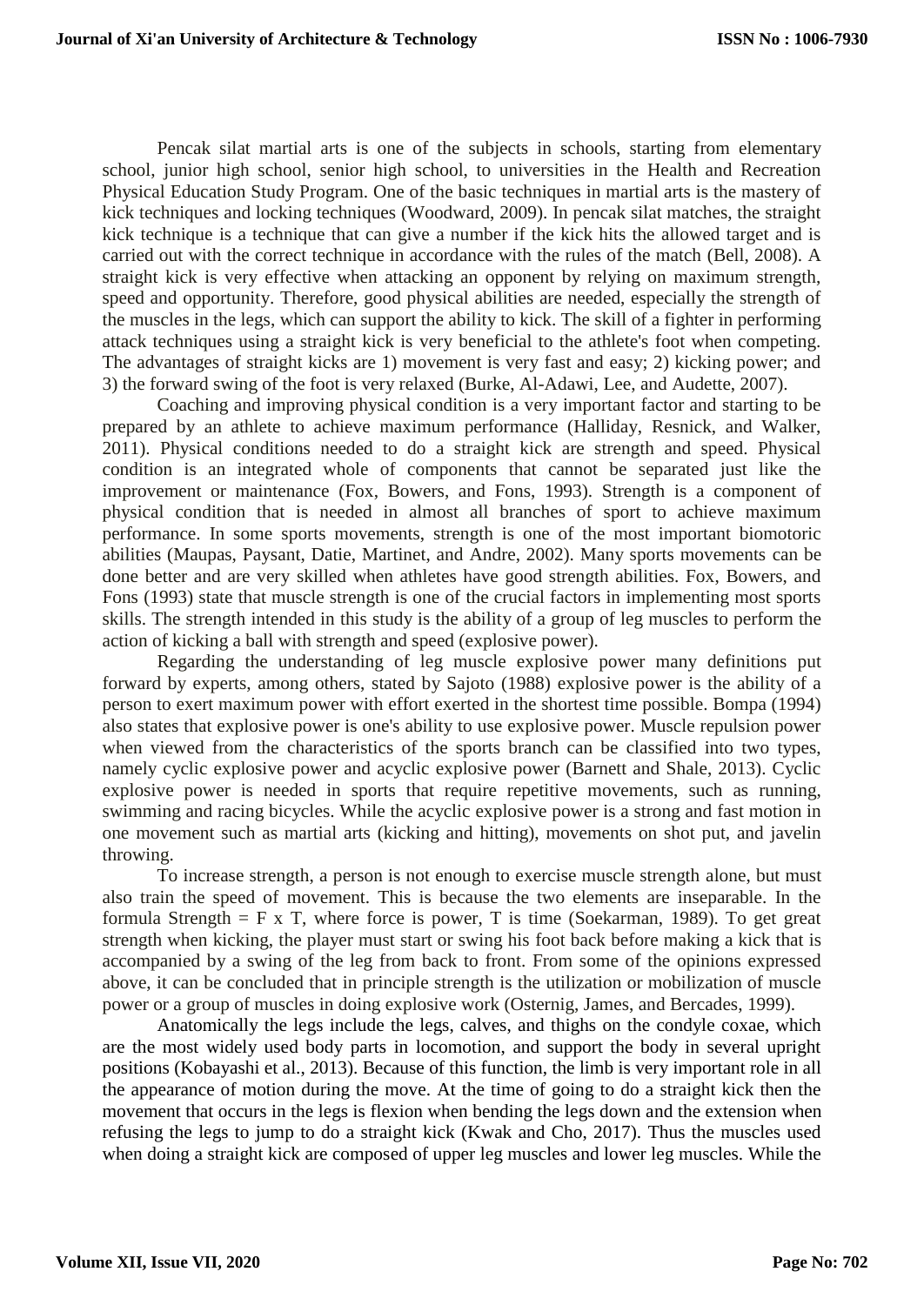muscles of the upper limbs function are together with the lower limbs helping the extension and flexion movements when going to kick straight. The muscles that are intended are Gluteus medius, gluteus maximus, coxigy, semi membranosus, semi tendinosus, gracialis, vastus lateralis, and vastus medialis (Toskic, Lilicl, and Toskic, 2014).

The ability to kick straight is one of the kick techniques that also determines success to achieve maximum performance in the martial arts sport. According to Sajoto (1988), stating that to achieve good performance in sports, it is necessary to have biomotor ability elements such as speed, endurance strength, strength, accuracy, flexibility, and balance. In learning or practicing kicks many exercises are needed, including straight kicks (kicks made in the initial position where one foot steps forward and the foot in the motion to kick is the front leg). Straight kicks are often used to get points when faced with. To make a good straight kick requires the existence of an element of physical conditions needed to make these movements in order to support the implementation of movement properly and correctly. When doing a straight kick before the foot is swung sideways then starting with the knees bent (Weston, 2019). This is very important in the speed of the kick especially if the opponent is in a short distance position. Then also in the kick, the body position straight ahead and foresight to maintain balance and attack from the opponent. Straight kick is an attack that uses one foot and leg, the trajectory is forward with the body facing forward with the imposition of the base of the toes inside, with the target between the solar plexus and the chin. To produce strength and a perfect straight kick the foot is swung forward to the maximum extent then flung at the target focus (Song and Kim, 1986). Other physiological factors that influence the ability of the kick besides anatomically are physical factors. According to Sajoto (1988), to achieve the prime condition an athlete needs discipline in sports activities. So it can be concluded that in the martial arts sport can not be separated from physical and mental abilities. Where the role of the two things above is the most basic basis for athletes owned by every athlete.

To achieve sporting achievements, is a business that is really needed in a mature manner with a coaching program through early nursery efforts and performance improvement through related science approaches (Mackenzie, 2005). To deal with this it is necessary to know the factors that can affect an athlete's sport. According to Pasau (1986), the determinants of prime achievement in sports can be classified in biological aspects, psychological aspects, environmental aspects and supporting aspects. In general, in improving basic technical abilities of each branch of sport is strongly supported by physical abilities. Skill in kicking ability, it requires some very basic physical components, such as strength. Fox (1981) states that the strength of the ability of muscles to hold a load in a particular strength is the result of the maximum loading that can produce someone, from this opinion the type of muscle strength required to get the maximum kick results. Strength (strength) is a component of a physical condition that concerns the ability of an athlete when using his muscles to receive work in a certain time. Therefore, since athletes are required to have other elements in each appearance. According to Sukarman (1989), strength is the ability to maximize to fight force. Likewise Surayen (1985) states that strength is a number of uses of the maximum strength of a muscle or group of muscles in a particular endeavor. Meanwhile, according to Asrif (1985), muscle strength is the maximum amount of power that is moved by a muscle or group of muscles in an effort to withstand a load or an obstacle. Speed, Balance, Accuracy, Flexibility (Flexibility), Agility, Coordination (coordination), in connection with that, to improve physical abilities in general, must be adapted to the physical abilities of each person and activity activities (Papakitsos, 2001). According to Fox (1981), stating that physical exercise must begin with stretching in a warm-up then continued with actual exercise regularly, systematically and continuously.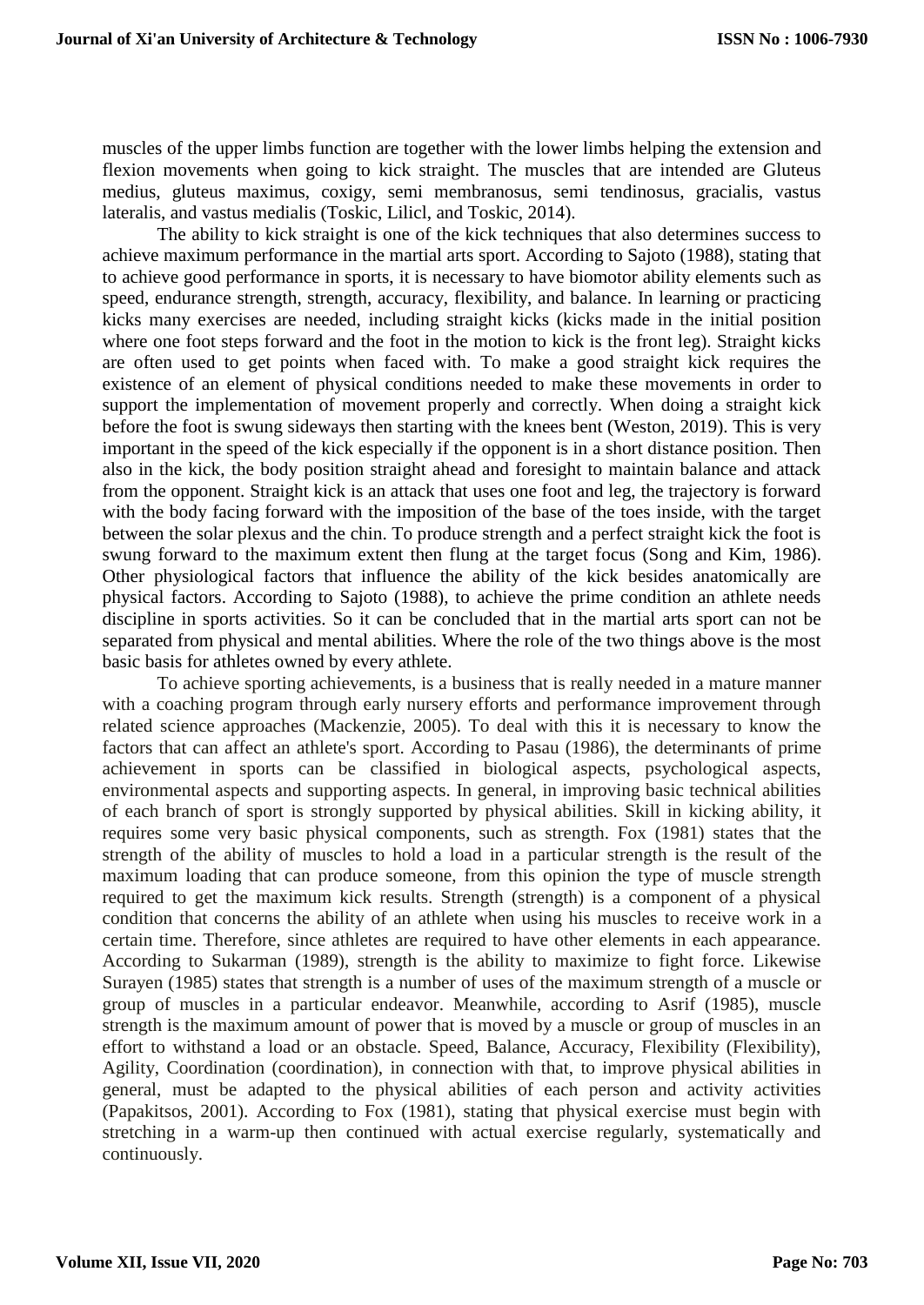#### **Research Method**

This research method is a descriptive method with a correlational design. Thus, researchers can determine the relationship of leg muscle strength with the ability to kick straight in martial arts. The population in this study were all students in one martial arts club in the city of Yogyakarta, amounting to 20 people. The sample is determined using total sampling technique. Because of the relatively small population, the entire population is sampled. Thus the sample in this study is a total population sample of 20 people, consisting of 16 men and 4 women. The research instruments used in this study were a leg muscle strength test and a straight kick ability test. The tools used in the implementation of this test are tests to measure the leg muscle strength of the vertical jump test and are measured with a monogram (Kirkendal, 1980). The straight kick test is a straight kick for 30 seconds (Said, 1984). After the data collected from the two variables studied are then the authors test and analyze the data using the product moment statistical formula (Hadi, 1988; Borg and Gall, 1983).

#### **Results and Discussion**

The results of the descriptive statistical analysis in question are the mean, standard deviation, maximum value and minimum value of each study variable. The descriptive statistical results of the research variables can be seen in Table 1. The data in Table 1 can be seen that the average leg muscle strength (variable x) is at a lift of 59.4 kg. While the maximum strength is 84 kg and the minimum strength is 32 kg.

## **Table 1: Statistical Description of Leg Muscle Strength (x), and Straight Kick Ability (y)**

| Variable | Mean  | ĩD.   | Max | Min  |
|----------|-------|-------|-----|------|
|          | 59.4  | 11.45 | 34  |      |
|          | 37 73 | ന     |     | 26.5 |

To see the relationship between leg muscle strength and straight kicking ability can be seen in Table 2. Based on the data in Table 2, it is known that the correlation coefficient between leg muscle strength and straight kick capability is 0.65. To find out the significance of the relationship of leg muscle strength with a straight kick, the price of the correlation coefficient obtained is compared with the value of the product moment correlation table at a significant level of 0.05 and the number of samples 20. Data in the table shows that the value of r table  $= 0.444$ . Correlation coefficient value of variables x and y is 0.65 greater than the value of r table, 0.444. These results if included in the correlation map the relationship between the two variables are in the high correlation category. The coefficient of determination between the two variables  $(r^2)$  also shows a figure of 0.42, in other words 42% of the frequency of straight kicks is determined by leg muscle strength. The magnitude of the contribution percentage illustrates the relationship between leg muscle strength and significant straight kick capability.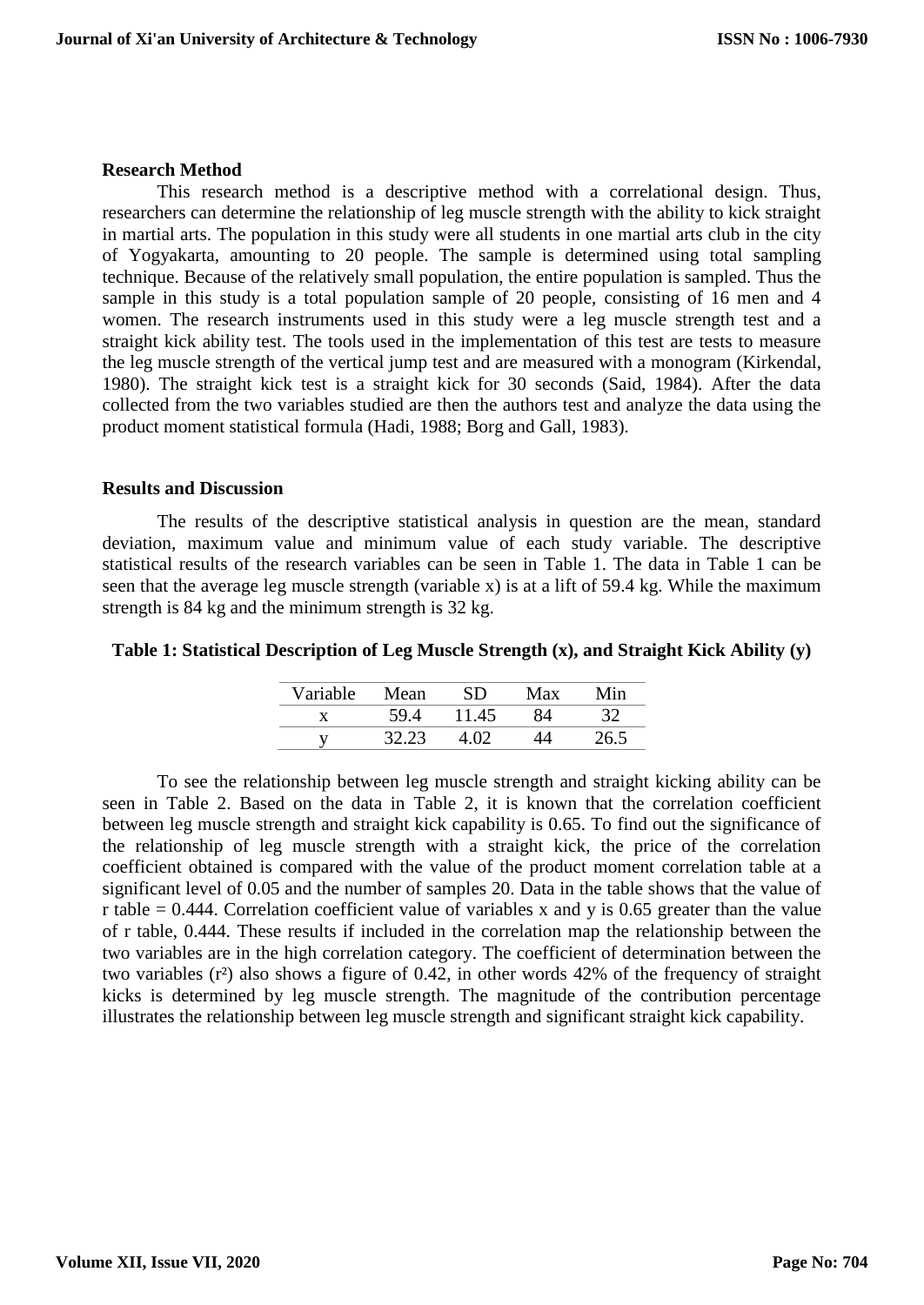| Correlation | Correlation<br>coefficient(r) | Coefficient of<br>Determination $(r^2)$ | <b>Correlation Table</b><br>Value (r table) |
|-------------|-------------------------------|-----------------------------------------|---------------------------------------------|
|             |                               |                                         | (0.05:20)                                   |
| x with y    | 0.65                          | 0.42                                    | 0.444                                       |

| Table 2 Correlation Test Results for Leg Muscle Strength (x) with Straight Skill Ability (y) |  |  |  |  |
|----------------------------------------------------------------------------------------------|--|--|--|--|
|----------------------------------------------------------------------------------------------|--|--|--|--|

The existence of a strong relationship is caused because when kicking, one leg will be lifted, meaning that only one leg is holding the weight of the body to be able to keep the body in a stable position. Although in doing a straight kick must be with explosive and strong movements. In addition to producing straight kick frequencies with strong kick quality, fast and strong leg movements are needed. In this case to produce a quality kick, it requires a combination of speed and leg muscle strength. Thus it is clear that leg muscle strength has an important role in making straight kicks in pencak silat. This is reinforced by the opinion of Wahjoedi (2001) which states that strength is the body's ability to allow a muscle or group of muscles to work explosively. Explosive means having explosive power. This includes making straight kicks in pencak silat.

## **Conclusion**

The ability to kick straight in pencak silat is greatly influenced by the strength of leg muscles. This is based on the results of statistical analysis using the correlation test, where the correlation value obtained is 0.65. This correlation value is included in the category of strong relationships. In addition, the coefficient of determination  $(r^2)$  also shows the number 0.42, meaning that leg muscle strength contributes to a person's ability to make straight kicks as much as 42%. Therefore, it improves the quality of the straight kick, it is necessary to exercise leg muscle strength.

#### **Acknowledgements**

The researcher would like to thank Lembaga Pengelola Dana Pendidikan (LPDP) Indonesian endowment fund for education, Finance ministry of Indonesia for supporting this research.

# **References**

Asrif, A. (1985). *Ilmu Kepelatihan Balai Penataran Guru,* Kendari.

- Barnett, J. E., & Shale, A. J. (2013). Alternative Techniques. *Monitor on Psychology*, *44*(4), 48.
- Bell, C. C. (2008). Asian Martial Arts and Resiliency. *Ethnicity and Inequalities in Health and Social Care*, *1*(2), 11-17.
- Bompa O. T. (1994). *Theory And Methodology Of Training*. Toronto: Kendal Hunt Publishing Compay.
- Borg, W. R., and Gall. M. D. (1983). *Instructor's Manual for Educational Research: To Accompany Educational Research: An Introduction*. Longman.
- Burke, D. T., Al-Adawi, S., Lee, Y. T., & Audette, J. (2007). Martial arts as sport and therapy. *Journal of Sports Medicine and Physical Fitness*, *47*(1), 96.
- Fox E. L., Bowers R. W., and Fons M. H. (1993). *The Physiologcan Basis of Physikal Education and Athikies*. New York : W.B Saunder Cokge Publishing.